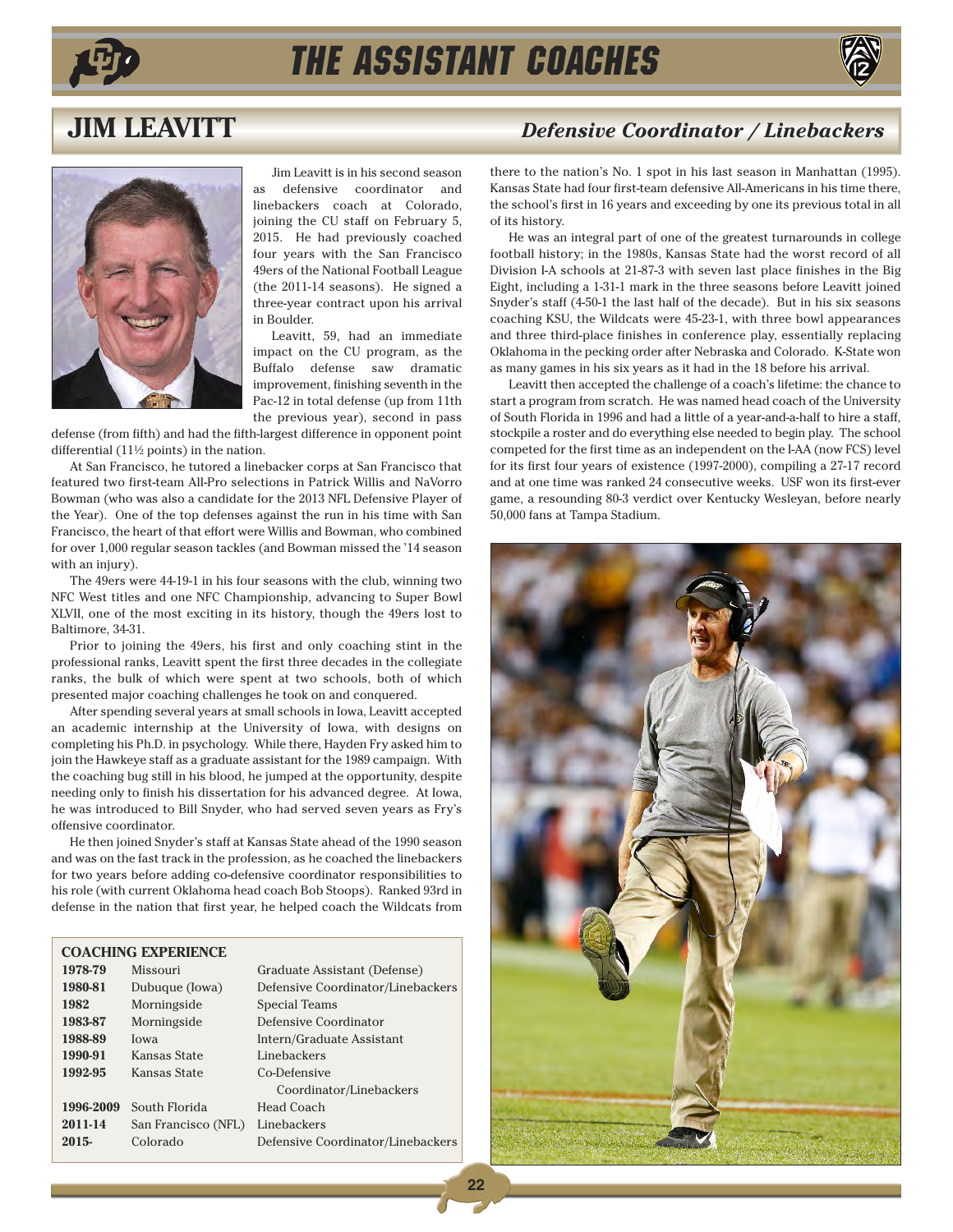

In 2001, the USF program made the jump to the I-A (FBS) level, competing two seasons as an independent. The Bulls went 8-3 that first season in the "bigs," dropping its first game 20-17 at Northern Illinois but getting into the win column the very next week with a 35-26 win at Pittsburgh (many referred to that game as the most stunning loss in Pitt history, as the Panthers were 22-point favorites). His second year in I-A, USF posted a 9-2 mark, but one of the losses showing what was developing at the school: the Bulls gave No. 2 Oklahoma all it could handle before succumbing in Norman, 31-14.

South Florida then joined Conference USA in 2003, and then two years after that the Big East, when the Bulls would earn their first-ever postseason bowl appearance in the Meineke Car Care Bowl against North Carolina State.

The Bulls kept improving to the point where midway during the 2007 season, USF reached the No. 2 spot in the polls with a 6-0 record with wins over No. 17 Auburn (on the road) and No. 5 West Virginia. In fact, South Florida became the fastest program in the modern era to ascend into the top 10 from the point where the program first began I-A competition, a period of sixyears. When the first BCS Standings came out for the 2007 season (October 14), the Bulls were second behind Ohio State. USF eventually would finish 9-4 that year, just missing a Top 25 ranking. His 2008 squad opened 5-0 and ascended to No. 10 in the polls before going 8- 5 for the year, the same record the Bulls would post in his final year as head coach in 2009.

In 13 seasons, Leavitt's USF teams enjoyed 11 winning seasons as he coached the Bulls to a 95-57 record, which included a 68-40 mark in Division I-A (FBS) play, an 8-8 mark in Conference USA games and a 40-24 mark in Big East games over five seasons. His teams were invited to bowl games all five years (winning three), including a 27-3 win over Northern Illinois in the International Bowl in Toronto, his final game at the reins of the Bulls.

He made his "bones" so-to-speak in CU's old conference, the Big Eight, starting his career as a graduate assistant after his playing days at the University of Missouri in 1978; he had lettered four years as a safety under coach Al Onofrio for the Tigers from 1974-77. He was 3-1 against Colorado in his playing career, with three interceptions against the Buffs, including two his junior year in a 16-7 win in Columbia. He also lettered four years in baseball, playing as an outfielder; he led the Tigers his junior season with a .386 batting average, as well as in doubles (14) and runs batted in (67).

Leavitt graduated from Missouri in 1978 with a degree in Behavioral Sciences and Health Education and joined Warren Powers' new staff as a graduate assistant for the '78 and '79 seasons; the Tigers were 15-9 combined those two seasons with two bowl victories (Liberty and Hall of Fame). Concurrently, he earned his Master's degree in Counseling while working with the football program.

His first full-time position came at the University of Dubuque (Iowa), where he served as defensive coordinator and the linebacker coach for two seasons (1980-81), in addition as the head track coach and head strength coach. He then moved on to Morningside College (Sioux City, Iowa) for five years; he was special teams coordinator in 1982 and then spent four seasons as defensive coordinator.

He was born December 5, 1956 in Harlingen, Texas, and graduated from Dixie Hollins High School (St. Petersburg, Fla.), where he lettered in football (quarterback, defensive back) and baseball (catcher). His hobbies include running and weightlifting. He is married to the former Jody Freeman, and the couple has two daughters, Sofia and Isabella; he also has another daughter, Deandra.

**RECORD**—He has coached in 190 Division I-A (FBS) games as a fulltime coach with a record of 144-89-1 (45-23-1 at Kansas State; 68-40 at South Florida; 4-9 at Colorado), with another 44 on the I-AA level (27-17 at USF). He has coached in nine bowl games (1993 Copper, 1994 Aloha, 1995 Holiday, 2005 Meineke Car Care, 2006 Papa John's, 2007 Sun, 2008 St. Petersburg, 2009 International).



**Leavitt as head coach at South Florida**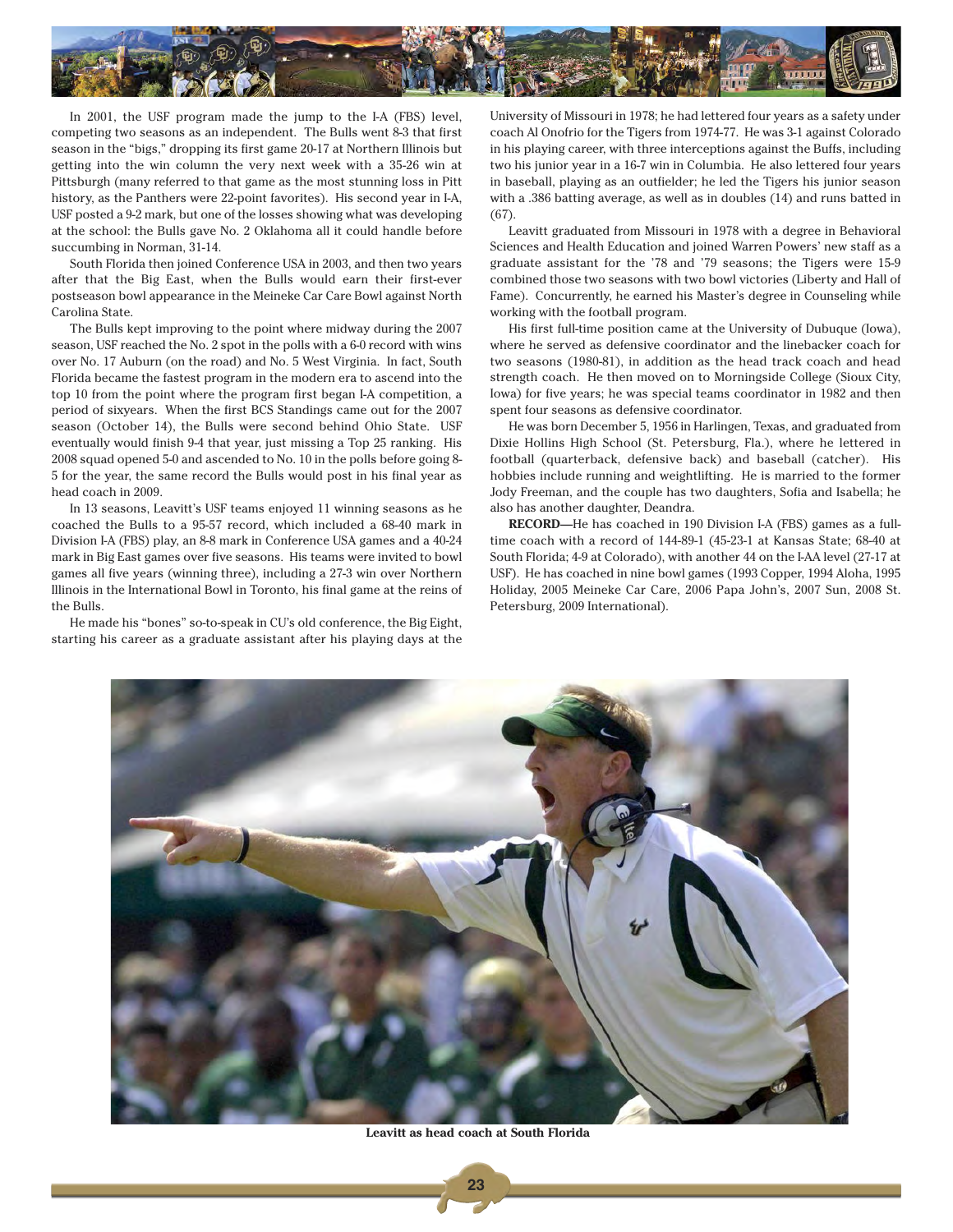

## **BRIAN LINDGREN** *Co-Offensive Coordinator / Quarterbacks*



Brian Lindgren is in his fourth year on the Colorado staff, as he was hired on January 1, 2013, coming with head coach Mike MacIntyre from San Jose State. He has coached the quarterbacks since his arrival at CU and is in his first year as the cooffensive coordinator, after serving in the position solo his first three years.

Lindgren, 36, came to CU from San Jose State, where he served in the same capacity under MacIntyre for the 2012 season, moving there after spending six seasons on the staff at Northern Arizona University. In its 2013 football preview issue, *Athlon Sports* cited Lindgren as one of the top

10 offensive coordinator hires in the nation (out of nearly three dozen).

In his first season with the Buffaloes, his offense improved significantly in 12 major statistical categories, most notably jumping from 96th to 47th nationally in passing defense, 116th to 87th in total offense and 117th to 86th in scoring offense. Averages per rush, pass and overall jumped, most noticeably in yards per pass attempt, which rose to 7.3 from 5.7, the first time since 2003 that a CU team averaged seven yards or more per pass play.

In 2014, he tutored an offense that rewrote CU's passing and receiving records, with 110 individual and 24 team records set as CU averaged over 400 yards on offense (439.2) for the first time since the 2001 season. The Buffs averaged their fourth-most passing yards ever (284.6) and averaged over four yards per rush (4.11) for the first time since 2006. CU ranked 37th nationally in total offense after not cracking the top 40 in the NCAA since 2001. The 2015 team was hamstrung by several injuries, particularly along the offensive line, and the numbers suffered to a degree because of them.

Lindgren's lone year coordinating the Spartan offense was a most productive one, as the school set 27 offensive records. San Jose State averaged 446.2 yards per game, including 332.7 passing, good for seventh in the nation, and a pass efficiency rating of 170.2, second best in the land. SJSU was 32nd overall in offense, with six games of 500 or more yards (seven 400-plus), and was 30th nationally in scoring as the team finished 11- 2 on the year. He was a finalist for the Quarterback Coach of the Year, coordinated by footballscoop.com.

At NAU, he was the quarterbacks coach his final four years there (2008- 11), the passing game coordinator that first year before being promoted to offensive coordinator for the last three. The Lumberjack offense averaging just above 28 points and 410 yards of total offense a game in his tenure, scoring 40 or more points on eight occasions. Twice NAU was ranked in the top 20 in passing in the NCAA Football Championship Subdivision (FCS), fifth in 2009 and 20th in 2011. In his first two seasons at Northern Arizona, he coached the wide receivers (2006) and then the running backs (2007).

He began his coaching career in 2005 as the quarterbacks coach at the University of Redlands under its long-time head coach, Mike Maynard, who completed his 25th season with the school in 2012.

Lindgren graduated from the University of Idaho with a bachelor's degree in Business (Marketing) in 2004. He was a three-time Academic All-Conference team member and won Idaho's Kathy Clark Scholar-Athlete

### **COACHING EXPERIENCE**

| 2005  | Redlands                 | <b>Ouarterbacks</b>                   |
|-------|--------------------------|---------------------------------------|
| 2006  | Northern Arizona         | Receivers                             |
| 2007  | Northern Arizona         | <b>Running Backs</b>                  |
| 2008  | Northern Arizona         | Passing Game Coordinator/Quarterbacks |
|       | 2009-11 Northern Arizona | Offensive Coordinator/Quarterbacks    |
| 2012  | San Jose State           | Offensive Coordinator/Quarterbacks    |
| 2013- | Colorado                 | Offensive Coordinator/Quarterbacks    |
|       |                          |                                       |

Award, presented to the graduating senior with the highest grade point average. He lettered three years at quarterback for the Vandals, playing for head coaches Chris Tormey, who recruited him, and Tom Cable, the former Colorado offensive coordinator and line coach.

A first-team All-Sun Belt Conference performer and team captain, he threw for 6,541 yards and 44 touchdowns in three seasons as the starter for the Vandals, completing 61 percent of his passes with a 136.0 efficiency rating, all marks still among the best in Idaho history. He set the NCAA Football Bowl Subdivision (FBS) single-game record for the most total offense in a game by a sophomore with 657 yards against Middle Tennessee State in 2001, a mark that still stood through the 2012 season. In that game, he completed 49-of-71 passes for 637 yards (also still an NCAA sophomore mark) and five touchdowns (a 162.0 rating), while rushing twice for 20 yards. He also set an Idaho record for the most touchdown passes in a game (6) in a 48-38 win over San Diego State his junior year.

He was born August 6, 1980 in Walla Walla, Wash., where he graduated from DeSales Catholic High School, lettering in football, basketball and baseball. He still holds the Washington prep passing record for the most touchdown passes in a game (9), and is second in all-time completions (779), passing yards (12,575) and touchdowns (162). He earned his master's degree in Educational Leadership from Northern Arizona in 2007. His hobbies include golf and fly-fishing. He is married to the former Bradee Fitzpatrick, and the couple has three children, son Bronson (5), daughter Blake (4) and another son, Brooks (1, this October).

**RECORD**—He has coached in 50 Division I-A (FBS) games as a full-time coach, including one bowl game (2012 Military). At Northern Arizona, he coached in 66 Division I (FCS) games.

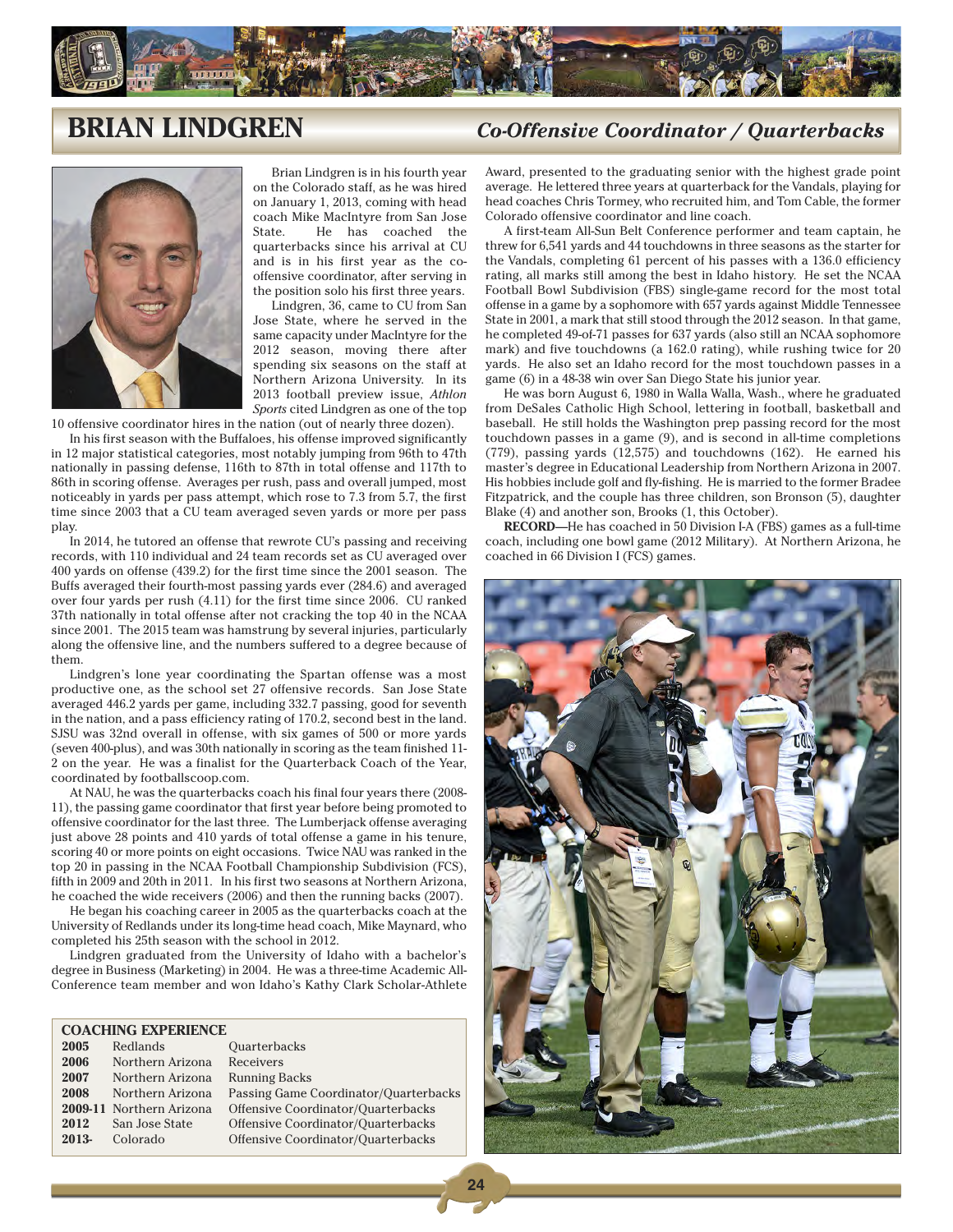

## **DARRIN CHIAVERINI** *Co-Offensive Coordinator/Wide Receivers/ Recruiting Coordinator*



Darrin Chiaverini is in his first year as the co-offensive coordinator and wide receivers coach at Colorado, joining the Buffalo staff on January 1, 2016 from Texas Tech University, where he spent the previous two seasons on the Red Raiders' staff.

Chiaverini, 38, also assumed the role of recruiting coordinator in returning to his alma mater where he lettered four times under coach Rick Neuheisel from 1995-98. He accepted his new roles on December 15, 2015, but remained with Tech for its bowl game.

Chiaverini spent the 2014-15 seasons as the Red Raiders' special teams coordinator and outside receivers coach. At Tech, he recruited the Dallas, Houston and the Southern California areas, and one of his players, Jakeem Grant, earned second-team All-America honors at kick returner for the 2015 season.

One of new head coach Rick Neuheisel's first commitments in Colorado's 1995 recruiting class, Chiaverini earned four letters from 1995- 98 and served as one of the team captains his senior season. He caught 97 passes for 1,199 yards and six touchdowns, averaging 12.4 yards per reception in his career, exiting at the time as CU's seventh all-time receiver (he remains in the top 15 in both catches and yards). He led the team as a senior with 52 catches for 630 yards and five scores.

He was a member of three CU bowl champion teams (Cotton, Holiday and Aloha), making an additional 10 catches for 190 yards and two touchdowns, one a 72-yard bomb from his best friend, quarterback Mike Moschetti against Oregon in the '98 Aloha Bowl.

He was a fifth-round selection by the Cleveland Browns in the 1999 National Football League Draft, and went on to set the club's rookie receiving record with 44 catches for 487 yards and four touchdowns. He spent four years in the NFL, also playing for Dallas and Atlanta; he would conclude his NFL career with 62 catches for 662 yards and seven scores. He then finished his professional playing days with the Austin Wranglers in the Arena Football League.

Chiaverini then turned his attention to coaching, tutoring the receivers at Mt. San Antonio College in 2007 and was promoted to co-offensive coordinator in 2008. In 2009, he rejoined his college coach, Neuheisel, as the assistant special teams coach at UCLA. He helped pilot one of the top

### **COACHING EXPERIENCE**

| 2007    | Mt. San Antonio College Wide Receivers |                                                           |
|---------|----------------------------------------|-----------------------------------------------------------|
| 2008    |                                        | Mt. San Antonio College Offensive Coordinator / Receivers |
| 2009    | <b>UCLA</b>                            | Assistant Special Teams Coach                             |
|         | 2010-13 Riverside City College         | Associate Head Coach /                                    |
|         |                                        | Co-Offensive & Special Teams                              |
|         |                                        | Coordinator                                               |
|         | 2014-15 Texas Tech                     | Special Teams Coordinator /                               |
|         |                                        | Outside Receivers                                         |
| $2016-$ | Colorado                               | Co-Offensive Coordinator/                                 |
|         |                                        | Receivers / Recruiting Coordinator                        |

units in the Pac-10 and the Bruins captured the Eagle Bank Bowl with a 30- 21 win over Temple.

He returned to the junior college ranks for the next four seasons (2010- 13) at Riverside (Calif.) City College, where he was the associated head coach, co-offensive and special teams coordinator in addition to being in charge of recruiting. Riverside was 40-5 in the four years there and produced 15 Division I players, three of whom would head to his next stop, Texas Tech.

His special teams units at Riverside from 2010-13 were some of the best in all of the junior college ranks with an impressive 22 blocked kicks in four seasons. Chiaverini coached the top punt returner in the state of California in 2011 and 2012, while Riverside's offense led California in scoring in 2011 and in total offense in 2013.

He was one of 30 coaches across the country selected to participate in the 2015 NFL and NCAA Coaches Academy. Initiated in 2011, it is a collaborative effort between NCAA Leadership Development and NFL Player Engagement to positively influence diversity numbers in the college game and as a way for talented young football coaches to get exposure.

Chiaverini earned his bachelor's degree in Communications from CU in 1999, and earned his master's degree in Human Performance and Sports Sciences from New Mexico Highlands University in 2007.

He was born on October 12, 1977 in Orange, Calif., and graduated from Corona (Calif.) High School where he was a *USA Today* honorable mention All-American in football and an All-County performer in baseball. He is married to the former Shannon Burchfield, and the couple has two children, Curtis (16) and Kaylie (14).

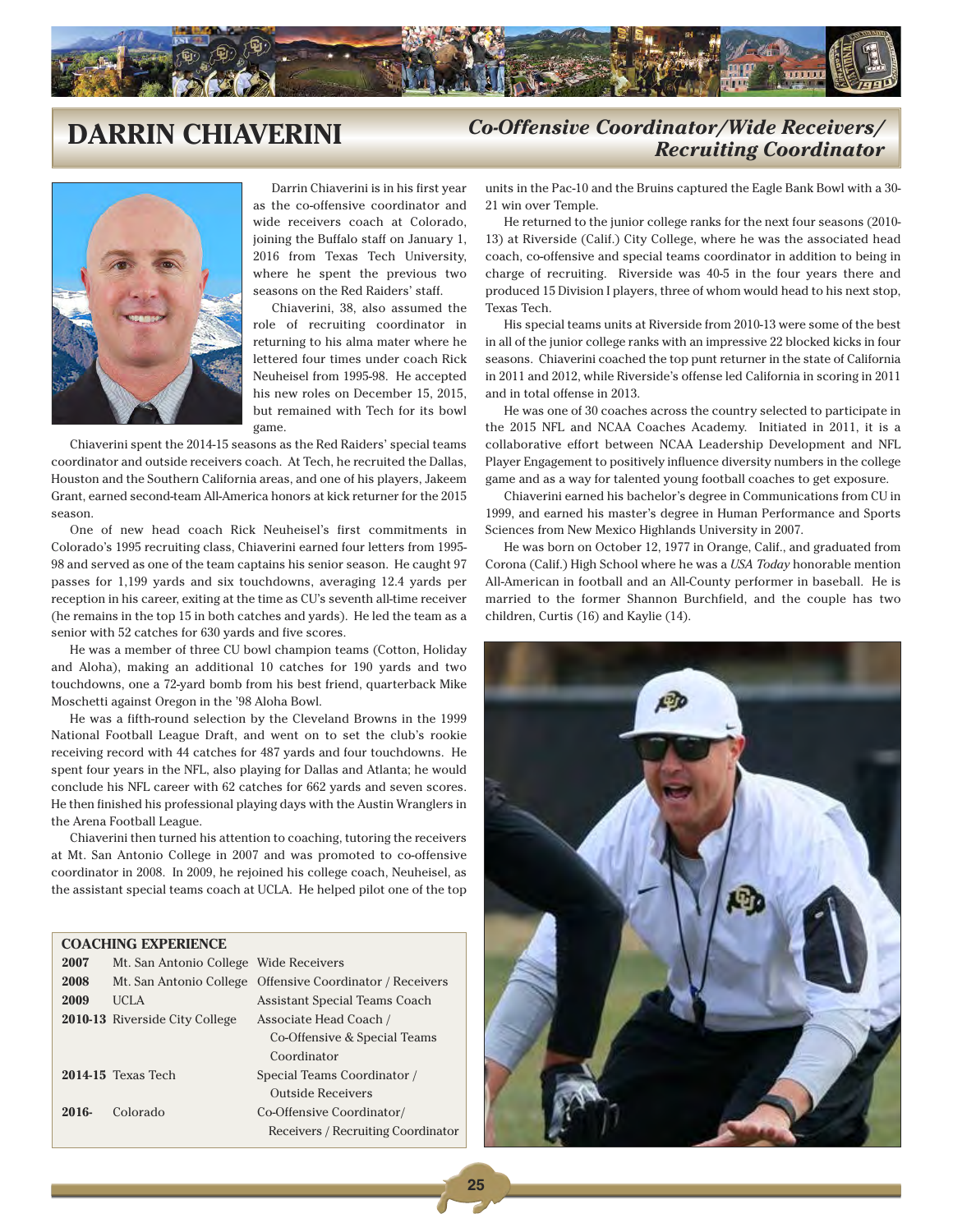

## **KLAYTON ADAMS** *Offensive Line*

Klayton Adams is in his fourth year on the Colorado staff, his first as the offensive line coach, joining new head coach Mike MacIntyre's staff on January 1, 2013. He coached the running backs and tight ends in his first three seasons.

Adams, 33, came to CU from San Jose State, where he coached the tight ends under MacIntyre for two seasons. Though he never directly coached the running backs before coming to Colorado, at San Jose he effectively integrated the tight ends into several hybrid roles and had run game coordination experience in his

background. At SJSU, he coached two-time John Mackey Award watch list member Ryan Otten to honorable mention All-American honors.

In his first year in Boulder, the Buffs enjoyed modest increases in yards per attempt and per game, but of the team's 14 total fumbles, itself a school record, his players at both positions just had one of those (down from eight in 2012). Then in 2014, the running backs had all of four fumbles of CU's 12 (another school low), and for the first time in its history, the Buffaloes had four different players rush for over 300 yards (actually 390). In the same time, the tight ends have proved to be solid blockers and have improved as the season progressed.

In 2015, six different players rushed for at least 200 yards, just the fourth time that occurred in school history and for the first time since 1989, when the Buffs ran an option offense. And once again, the backs held on to ball, suffering just six fumbles for the 13-game season.

He joined the San Jose State staff in April 2011 after two seasons at Sacramento State, his first full-time Division I (FCS) coaching experience. He was the Hornets' offensive tackles and tight ends coach his first year there in 2009, and then was promoted to the offensive line coach in 2010. Continuing his rapid rise, he was set to serve as Sacramento State's offensive coordinator and offensive line coach before he was hired by MacIntyre at SJSU.

While at Sacramento State, he coached three players to All-Big Sky Conference honors. His 2010 offensive linemen paved the way for the school's best ground attack over a five-season span averaging 170.4 yards per game.

He graduated from Boise State in 2005 with a bachelor's degree in Mass Communication with an emphasis in Journalism. He lettered twice at center for Coach Dan Hawkins on the 2003 and 2004 Bronco Western Athletic Conference championship teams that had a combined 24-2 record and won the 2003 Fort Worth Bowl and played in the 2004 Liberty Bowl. BSU finished 13-1 his junior year, ranked No. 16 in the final *Associated Press* poll, and was 11-1 his senior year (No. 12) when he was a second-team All-WAC selection.

He began his coaching career at Boise State in 2005 as a student assistant under Hawkins, who would become CU's head coach the following year. In 2006, Adams was the Broncos' offensive graduate assistant working primarily with the offensive line. He moved on to Western Washington University for the 2007 and 2008 seasons as the offensive line coach and run game coordinator.

He was born February 13, 1983 in Sacramento, Calif., he graduated from Sheldon High School (Elk Grove, Calif.), where he lettered in football, wrestling and track and field. He is married to the former Stefani Panenka, and the couple has three young daughters, Mya (6), Emmy (4) and Harper (1).

**RECORD**—He has coached in 62 Division I-A (FBS) games as a full-time coach, and has coached in three bowl games (2005 MPC Computer, 2007 Fiesta, 2012 Military).



**COACHING EXPERIENCE 2006** Boise State 2007-08 Western Washington

**2009** Sacramento State **2010** Sacramento State **2011-12** San Jose State **2013-15** Colorado 2016- Colorado

|   | Offensive Graduate Assistant |
|---|------------------------------|
| m | Run Game Coordinator /       |
|   | Offensive Line               |
|   | Offensive Tackles/Tight Ends |
|   | Offensive Line               |
|   | <b>Tight Ends</b>            |
|   | Running Backs & Tight Ends   |
|   | Offensive Line               |
|   |                              |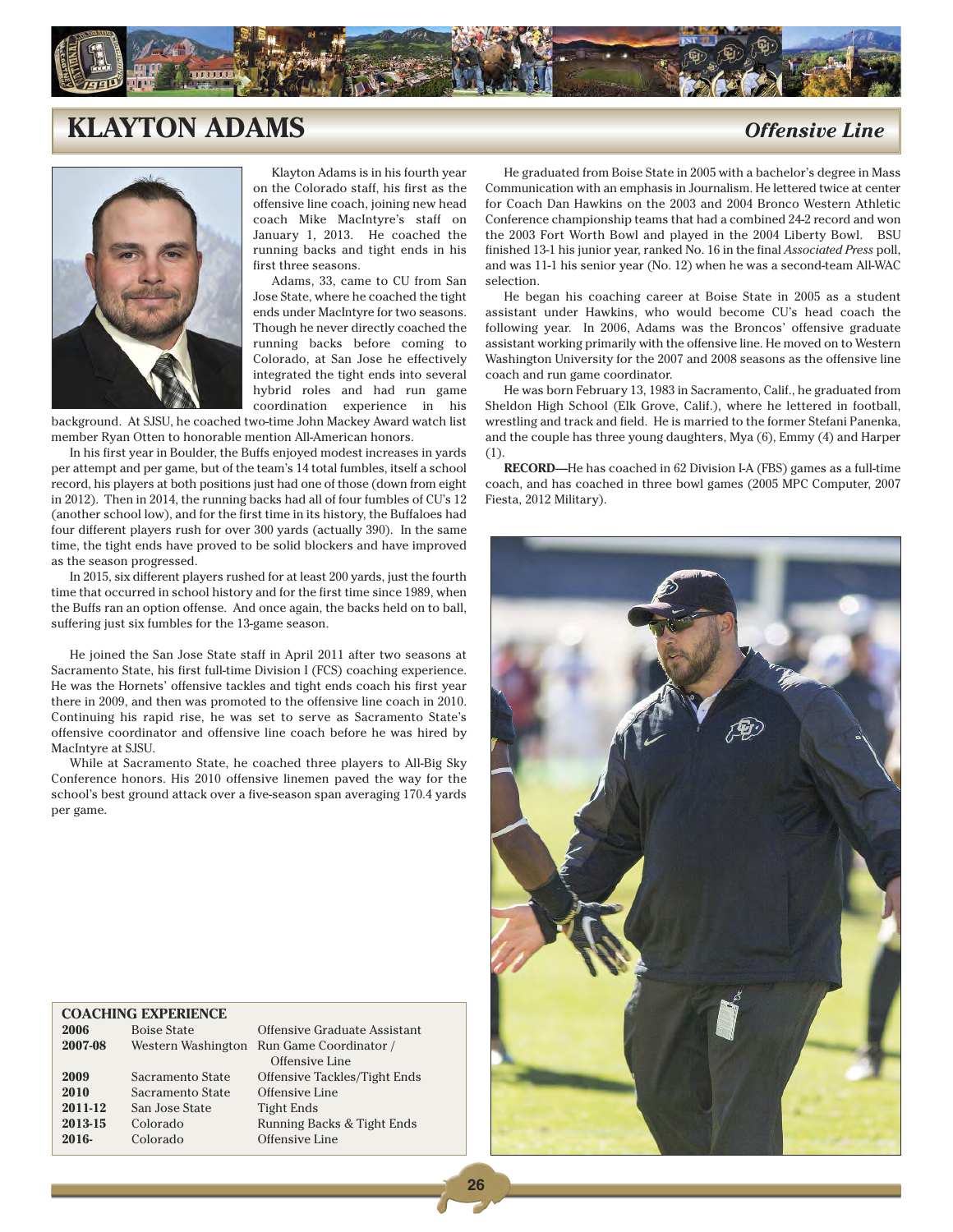

## **GARY BERNARDI** *Tight Ends & H-Backs*



Gary Bernardi is in his fourth season at Colorado, as he came with head coach Mike MacIntyre from San Jose State and officially joined the staff on January 1, 2013. He is in his first year as the coach of the tight ends and the H-backs after tutoring the offensive line for his first three in Boulder.

Bernardi, 61, is a veteran of 35 seasons in the Division I-A (FBS) ranks, and is no stranger to the Pac-12, as he previously spent a combined 24 years at Arizona, Southern California and UCLA. He's coached in 403 games on college football's top level, a number that includes 13 bowl games, five of

which were the granddaddy of them all, the Rose.

In his two years at Colorado, the offensive line improved over the course of both seasons, with the five linemen in the game credited with allowing only 28 quarterbacks sacks in 999 passing plays (or one every 36 plays; and that number was just 11 in 545 for the 2014 season, or one every 49.5 plays). In 2014, CU's running backs averaged over for yards per carry (4.11) for the first time since 2006. His 2015 group suffered an inordinate amount of injuries, as only two players started every game, Alex Kelley at center and Stephane Nembot at tackle.

Throughout his professional career, he has been involved with winning programs and successful head coaches, establishing a reputation as a sharp recruiter and developer of all-star offensive linemen, tight ends and wide receivers. Several of his players have been afforded All-American honors and over 20 of his players have gone on to play professional football. He worked on the staffs of several notable coaches, including Larry Smith, Terry Donahue, Bob Toledo and Mike Sanford.

With the exception of just one season in his career, he's always coached the entire offensive line or at least the offensive tackles. He coached the line in his three seasons at San Jose State, where he landed after coaching five years at UNLV, where he coached the entire line and the tight ends, in addition to serving as the Rebels' recruiting coordinator.

It was Larry Smith who gave him his start in the collegiate ranks, hiring him at Arizona as the Wildcats' tackles and tight ends coach in 1980, a position he would hold the next five seasons. He then coached the wide receivers for the 1985 season before returning to tutor the tackles and tight ends in 1986. When Smith was hired as Southern California's head coach ahead of the 1987 season, he accompanied him to Los Angeles. For the next six seasons, he coached the Trojan tackles and tight ends, including Boulder's Tony Boselli, in addition to handing the special teams coordinator duties.

Bernardi then moved crosstown to UCLA in 1994, where he would spend the next 10 seasons under three different head coaches, responsible

### **COACHING EXPERIENCE**

| 1980-84 | Arizona             | Offensive Tackles/Tight Ends                                |
|---------|---------------------|-------------------------------------------------------------|
| 1985    | Arizona             | Wide Receivers                                              |
| 1986    | Arizona             | Offensive Tackles/Tight Ends                                |
| 1987-92 | Southern California | Offensive Tackles/Tight Ends,<br>Special Teams Coordinator  |
| 1994-03 | UCLA                | Offensive Line/Tight Ends.<br><b>Recruiting Coordinator</b> |
| 2004    | Northern Arizona    | Offensive Line/Recruiting<br>Coordinator                    |
| 2005-09 | <b>UNLV</b>         | Offensive Line/Tight Ends.<br><b>Recruiting Coordinator</b> |
| 2010-12 | San Jose State      | Offensive Line                                              |
| 2013-15 | Colorado            | Offensive Line                                              |
| 2016-   | Colorado            | Tight Ends & H-backs                                        |

for the offensive line and tight ends in addition to being the Bruins recruiting coordinator. In-between his positions at USC and UCLA, he was the head coach at Burroughs High (Burbank) in 1993.

Bernardi was offensive line coach and recruiting coordinator at Northern Arizona for the 2004 season, his lone season in the FCS ranks before Sanford hired him at UNLV.

He graduated from Cal State Northridge with a bachelor's degree in Physical Education in 1976, and earned his teaching credential from Southern California College. He started coaching in 1973 before his 19th birthday at Bell-Jeff High (Burbank, Calif.). After two seasons there, he moved on to his alma mater, Monroe High (North Hills, Calif.), as an assistant for one season (1975), before heading to Fountain Valley (Calif.) High for four seasons (1976-79).

Bernardi has been active in community service outside of coaching. He was a member of the ALS (Lou Gehrig's disease) Association Los Angeles chapter when he was coaching at UCLA, assisting in its fundraising efforts. On two occasions, he represented the ALS Association in Washington, D.C., meeting with United States senators and congressmen.

He was born September 24, 1954 in Burbank, Calif., and graduated from Monroe High School where he lettered in football and was an All-League receiver. He is married to the former Leigh Nasby, who worked as a Stanford Hospital registered nurse the three years they were in the Bay Area. They are the parents of three grown children, Marina and twins Briana and Joe. Marina works for a medical equipment company (BD) in San Antonio. Briana lettered in softball (catcher) at UNLV, where she earned her undergraduate and master's degrees, while Joe lettered in football (center) at Fresno State and is now a graduate assistant at Oregon, working with the offensive line. His brother, Rob, is the long-time athletic director at Nicholls State University (since 2000).

**RECORD**—He has coached in 403 Division I-A (FBS) games as a full-time coach, and has coached in 11 bowl games (1985 Sun, 1986 Aloha, 1988 Rose, 1989 Rose, 1990 Sun, 1992 Freedom, 1995 Aloha, 1997 Cotton, 1998 Rose, 2000 Sun, 2002 Las Vegas, 2003 Silicon Valley, 2012 Military). He has also coached in 11 FCS games for a total of 414 collegiate games.

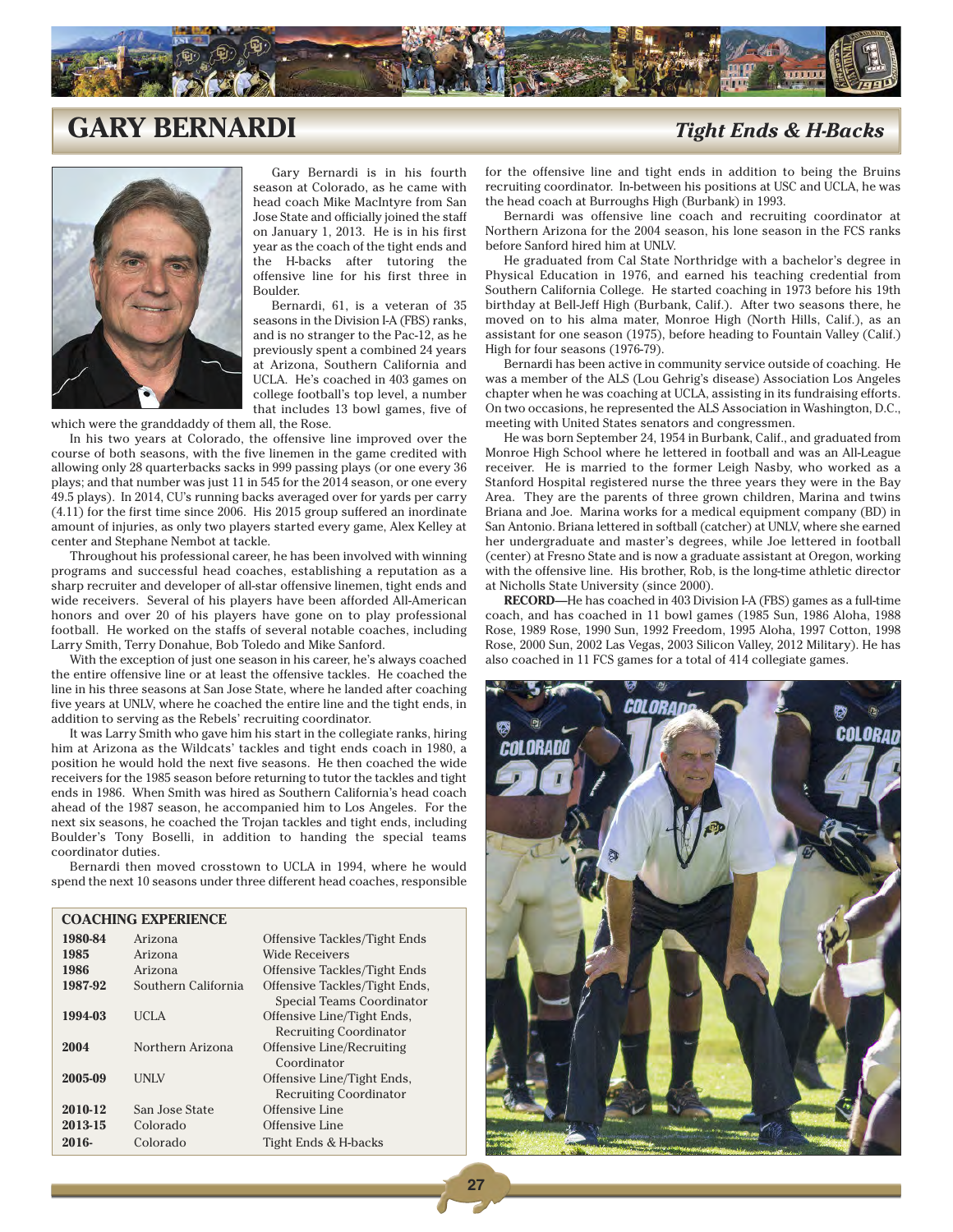

## **CHARLES CLARK** *Secondary / Cornerbacks*



Charles Clark is in his fourth year at the University of Colorado, his second coaching the cornerbacks, as he joined Coach Mike MacIntyre's staff on January 1, 2013. He coached the safeties in his first two seasons, and now also coaches the nickel backs with Joe Tumpkin.

In his first two years at Colorado, he's coached mostly underclassmen but has led through the Pac-12 waters; freshman and sophomores combined to play 2,110 snaps out of a possible 3,538 at the two safety positions. By his third year, he was overseeing a much more veteran group,

**221** uate Assistant

with the corners intercepting five passes (compared to zero the previous year) and deflecting 34 passes. Overall, the Buffs rose to second in the Pac-12 in passing defense, allowing just 218.2 yards per game (59th in the nation).

Clark, 32, came to CU from San Jose State, where he coached the defensive backs under MacIntyre for three seasons there after following him to San Jose from Duke. Two of his top players for the Spartans included three-time first-team All-Western Athletic Conference performer, Duke Ihenacho, who signed as a free agent with the Denver Broncos and made their roster, and Peyton Thompson, who was a free agent with the Atlanta Falcons.

In 2012, San Jose State led the WAC in interceptions (15) and turnovers gained (31), while ranking 28th nationally in total defense.

MacIntyre offered him his first full-time assistant position after the two worked together at Duke, where he worked two seasons. In 2008, he joined the Duke staff under head coach David Cutcliffe as a quality control intern for the defense and had scouting, film breakdown and recruiting responsibilities in addition to assisting the special teams coordinator and defensive assistant coaches. In 2009, he was promoted to a graduate assistant position assigned to the defensive unit, with game day duties including relaying signals to the Blue Devils' players on the field.

Clark lettered four years as a safety at Mississippi, playing for Cutcliffe as a freshman and sophomore (2003-04) and then for Ed Orgeron as an upperclassman. He played in 47 career games and started every game his sophomore through senior seasons (34 in all). As a sophomore, he led the team in tackles with 76 (57 solo), even getting the better of his roommate, future Butkus Award winner and San Francisco 49er, Patrick Willis (he had 70).

He recorded 198 career tackles (127 solo) with three interceptions, 12 passes broken up and five fumble recoveries. As a freshman, he played in the Cotton Bowl when Ole Miss defeated No. 21 Oklahoma State, 31-28, to finish 10-3 on the season. As a senior, he was appointed a team captain. He was on the Southeastern Conference Honor Roll, was a member of Ole Miss' Student-Athlete Advisory Committee and participated in the 2005 NCAA Leadership Conference.

He graduated from Ole Miss in 2007 with a degree in Business (Banking & Finance); he also took master's degree classes in humanities when he was at Duke. After graduation, he worked briefly in private business prior to entering the coaching ranks.

He was born July 28, 1984 in Eustis, Fla., and graduated from Clay High School (Green Cove Springs, Fla.), where he lettered in football, basketball and track and field. He is the father of two, daughter CadeMorgan (8) and son Charles IV (3).

**RECORD**—He has coached in 75 Division I-A (FBS) games as a full-time coach, including one bowl game (2012 Military).



### **COACHING EXPERIENCE**

| 22009   | Duke           | Defensive Gradu |
|---------|----------------|-----------------|
| 2010-12 | San Jose State | Defensive Backs |
| 2013-   | Colorado       | <b>Safeties</b> |
| 2013-14 | Colorado       | <b>Safeties</b> |
| 2015-   | Colorado       | Cornerbacks     |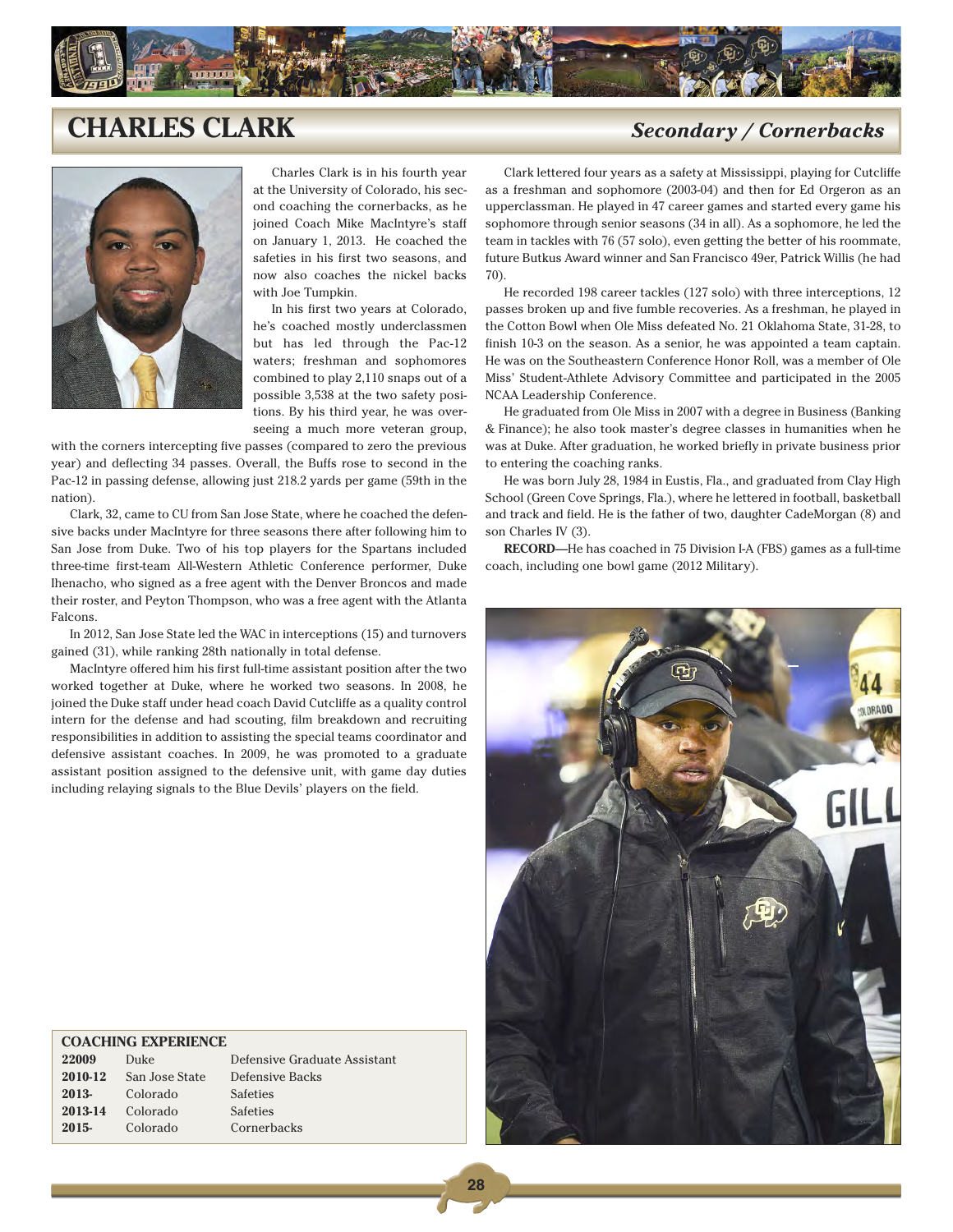

## **DARIAN HAGAN** *Running Backs*



Darian Hagan, one of the names synonymous with Colorado's rise to glory in the late 1980s, is in his 12th season overall on the CU football staff, now returning as the school's running back coach, a position he held for five years last decade.

Hagan, 46, spent the previous three years as the director of player development for the Buffaloes (2013- 15), Mike MacIntyre's first three seasons as head coach in Boulder. He shifted into that role from one as the director of player personnel (2011-12) under head coach Jon Embree. He worked five seasons (2006-10) as running backs coach for head coach Dan Hawkins, as he was one of two assis-

tant coaches retained by Hawkins when he was named to the position in December 2005.

He was named an offensive assistant coach on Gary Barnett's staff on February 9, 2005, and worked with the skill position players on offense in the spring and fall in his first year as a full-time collegiate assistant.

A popular coach with his players yet with a stern touch, he was coaching true freshman Rodney Stewart on the way to a 1,000-yard season in 2008 until a season-ending injury sidelined him in the ninth game of the 2008 season. Stewart's 622 yards were the third most by a CU freshman in school history. In 2010, Stewart hit the plateau and then some, rushing for 1,318 yards and in position to threaten many of the school's all-time rushing marks. In 2007, Hagan tutored Hugh Charles to a 1,000-yard year including the Independence Bowl; he has since gone on to play successfully in Canada.

Hagan made a difference in his first season (2006) mentoring the running backs, as CU had three 500-plus yard rushers for just the 10th time in its history. He also played a role in the development of quarterback Bernard Jackson, as Hagan's own skills of blending the run and the pass rubbed off on the Buff junior in his first year as a starter.

He had a brief taste of coaching in the spring of 2004 as he subbed as secondary coach when the staff was minus a full-time assistant. Otherwise, he was the defensive technical intern for the '04 season, assuming that role in February of that year. It marked the third time he has made the University of Colorado his destination of choice.

He starred at quarterback for the Buffaloes between 1988 and 1991, leading the school to its first national championship, and following his professional playing career, returned to CU in the mid-1990s to work as the Alumni C Club Director.

Hagan left CU in the spring of 1998 to work as an area sales manager for the Transit Marketing Group. Three months into his new position, he was promoted to Southeast Regional Sales Manager. He remained in that position for over five years until deciding to pursue his dream as a coach and return to his alma mater for the third time. By working as a technical intern, he learned the intricacies of the profession in a hands-on role in his desire to coach; when a temporary vacancy opened on the staff, he was "activated" as a coach to work with the defensive backs and it added to his penchant for the profession.

Arguably the best all-around athlete in the history of the CU football program, he was an integral part of CU's run at two national championships in 1989 and 1990. The Buffs were 11-1 in 1989, losing to Notre Dame in the Orange Bowl, but went 11-1-1 in 1990 with a win over the Irish in an Orange Bowl rematch to give CU its first national title in football. CU was 28-5-2 with him as the starting quarterback for three seasons, including a 20-0-1 mark in Big Eight Conference games as he led the Buffs to three straight league titles in 1989, 1990 and 1991. His 28-5-2 record as a

### **COACHING EXPERIENCE**

**2005** Colorado Offensive Assistant **2006-10** Colorado Running Backs **2016-** Colorado Running Backs

starter (82.9 winning percentage) is the 37th best in college football history.

In 1989, he became just the sixth player in NCAA history at the time to run and pass for over 1,000 yards in the same season, finishing, as just a sophomore, fifth in the balloting for the Heisman Trophy. He established the school record for total offense with 5,808 yards (broken three years later by Kordell Stewart), and is one of two players ever at CU to amass over 2,000 yards both rushing and passing along with Bobby Anderson. He was a two-time all-Big Eight performer, and the league's offensive player of the year for 1989 when he also was afforded various All-America honors. He still holds several CU records and was the school's male athleteof-the-year for the 1991-92 academic year.

In 2002, he was a member of the fourth class to be inducted into CU's Athletic Hall of Fame, and his jersey (No. 3) is one of several to have been honored. The Colorado Sports Hall of Fame finally recognized his achievements as well, inducting him into its prestigious group in the Class of 2014.

Hagan played for Toronto, Las Vegas and Edmonton over the course of five seasons in the Canadian Football League, mostly as a defensive back and special teams performer. He returned to CU to earn his diploma just prior to his last professional season, and graduated with a bachelor's degree in sociology in May 1996. He was hired later that year (December 1) as the Alumni C Club Director, a position he held for 16 months until leaving for an incredible opportunity in private business.

In the summer of 2015, he served as an assistant under former CU head coach Dan Hawkins for the champion Team USA in the Federation of American Football (IFAF) World Championship in Canton, Ohio.

He was born February 1, 1970 in Lynwood, Calif., and graduated from Los Angeles' Locke High School in 1988, where he lettered in football, basketball, baseball and track. He was drafted in two sports, football (by San Francisco in the fourth round in the 1992 NFL Draft) and baseball (selected as a shortstop by both Seattle and Toronto). He is the father two sons, Darian, Jr., who played defensive back at California, and the late DeVaughn (who passed away on December 6, 2010 at the age of 19), and a daughter, Danielle.

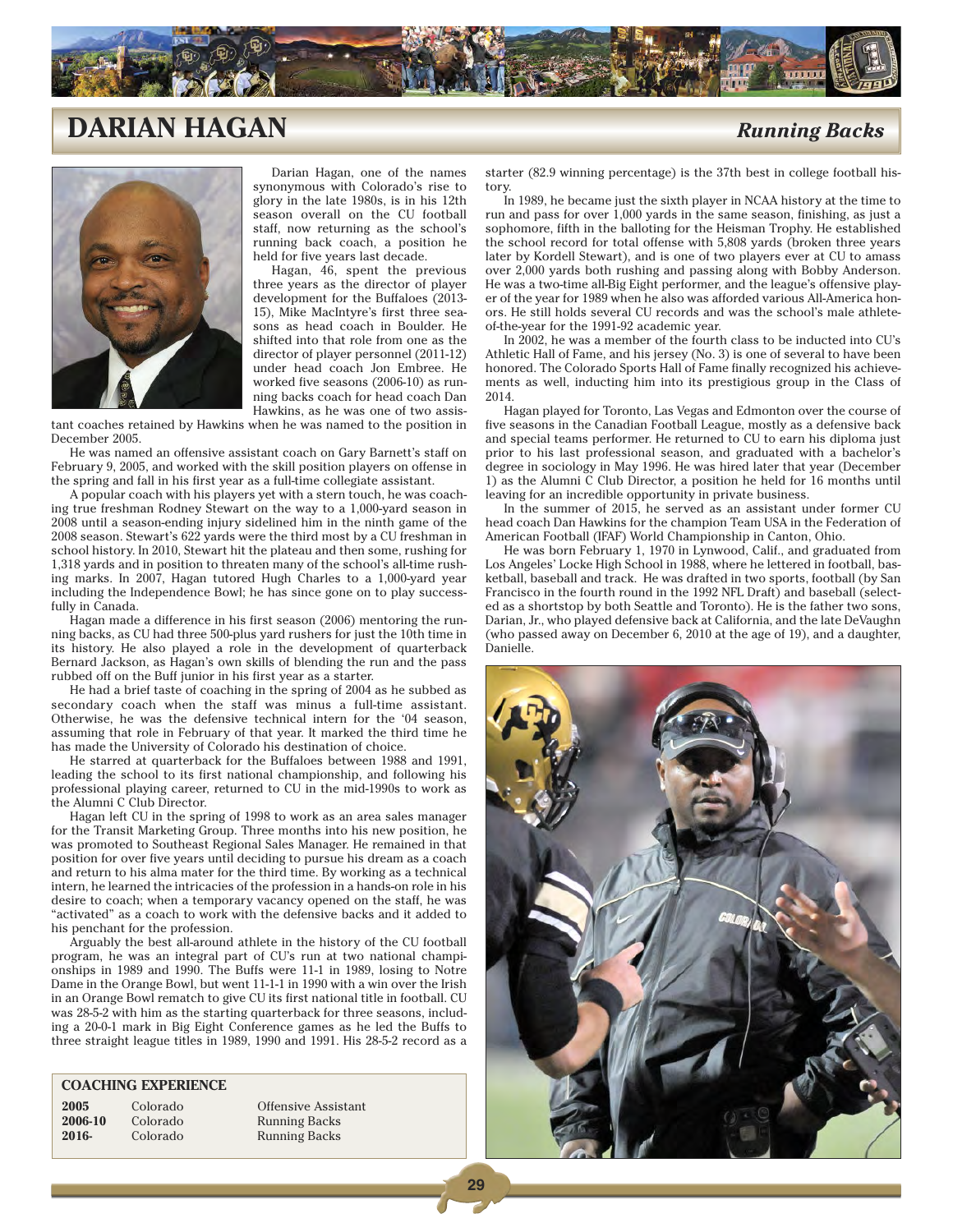

## **JIM JEFFCOAT** *Defensive Line*



to the Buffalo coaching staff.

In 2012, he coached a Spartan defensive line in which all four starters accounted for 35 total sacks, led by 13 from the Western Athletic Conference player of the year, Travis Johnson; each player ranked in the nation's top 100, making San Jose State the only school to have four linemen to accomplish that feat. Along with Florida State, they were the only two schools to have all four linemen garner All-Conference honors. He made an immediate impact in his first year at San Jose, coaching Johnson to first-team All-WAC status and Travis Raciti to become one of the top defensive freshmen in the league.

Jeffcoat joined SJSU in March 2011 after coaching the defensive linemen at the University of Houston for the 2008 through 2010 seasons, where he coached three players, Phil Hunt, Tyrell Graham and Jake Ebner to All-Conference USA accolades.

He was a first round draft selection by Dallas in the 1983 (the 23rd overall pick), and he went on to enjoy a 15-year career with the Cowboys (1983-94) and the Buffalo Bills (1995-97). One of the league's most durable, reliable, productive and consistent defensive linemen, he played in 227 games in the league, one of the top 50 numbers in NFL history. He concluded his career with 102½ quarterback sacks (still among the top 25 alltime), two interceptions, both of which he returned for touchdowns, one of which covered 65 yards in a 28-21 win over the New York Giants in 1985.

During his time in professional football that spanned 22 years as a player and coach, he went to the playoffs 11 times: eight times as a player and three times as a coach, nine times with Dallas and twice with Buffalo. He was a member of Super Bowl XXVII and XXVIII champion teams with Dallas (1992, 1993 seasons). Ironically, he concluded his career with the team that Dallas defeated twice to win the world championship.

After retiring from playing professionally, Jeffcoat turned his eye toward coaching and returned to Dallas and began his career as a defensive line assistant with the Cowboys under head coach Chan Gailey in 1998. When Dave Campo was named head coach in 2000, Jeffcoat was promoted to the defensive end coach, a position he would hold the next five seasons, the last two under head coach Bill Parcells. That is when he first crossed paths with MacIntyre, who was on Parcells' staff those same two years.

He graduated from Arizona State with a bachelor's degree in Communication in 1982. A three-year starter at defensive end, he was the force behind the Sun Devils' No. 1 ranked defense in the NCAA as a senior,

**Defensive Line Assistant** 

Defensive End **Defensive Line Defensive Line** Defensive Line

### **COACHING EXPERIENCE**

| 1998-99 | Dallas Cowboys (NFL) |
|---------|----------------------|
| 2000-04 | Dallas Cowboys (NFL) |
| 2008-10 | Houston              |
| 2011-12 | San Jose State       |
| 2013-   | Colorado             |
|         |                      |

Jim Jeffcoat is in his fourth year at the University of Colorado, joining new head coach Mike MacIntyre's staff on January 1, 2013. He is coaching the full defensive line for the second consecutive season and third overall (which he did in his first year in 2013). He concentrated solely on CU's young defensive tackles in his second year.

Jeffcoat, 55, came to CU from San Jose State, where he coached the defensive line under MacIntyre for two seasons. In addition to his coaching acumen, he also brings over two decades of experience as a player and coach in the National Football League

which allowed a paltry 228.9 yards per game in 1982. He recorded 95 tackles that season, earning first-team All-Pac 10 and honorable mention All-America honors. He was the defensive player of the game in ASU's 32-21 win over Oklahoma in the Fiesta Bowl, posting a dominant performance against the Sooners which would land him in the bowl's Hall of Fame in 1991. He went on to play in both the East-West Shrine Game and the Senior bowl, and Arizona State inducted him into its Athletic Hall of Fame in 1994.

Jeffcoat has long been active in community service. In 1991, the New Jersey Sportswriters Association bestowed upon him its Unsung Hero Award for community service; in 2000, he and his Cowboys defensive players participated in the team's "Lineman Weigh-In" sponsored by Campbell Soup that resulted in a donation of 21,064 cans of soup to The Salvation Army Irving Corps Community Center and the Faith Mission Food Bank in Wichita Falls, Texas. He was also the 2012 recipient of the Believing in Youth Award, presented by the Santa Fe Youth Services of Fort Worth, Texas.

He was born April 1, 1961 in Long Branch, N.J., and graduated from Matawan (N.J.) Regional High School, where he lettered in football, wrestling and track. He is married to the former Tamara Young, and the couple has five children, three of whom are grown, Jaren and twins Jackson and Jacqueline, and two teenagers, Jasmine (17), who is one of the state's top prep basketball players, and Quinton (15). Jaren lettered four years in basketball at Norwich University; Jackson lettered four seasons at defensive end at the University of Texas, and was the recipient of the Ted Hendricks Award as the nation's top DE; and Jacqueline played four years on the Texas State women's basketball team.

**RECORD**—He has coached in 101 Division I-A (FBS) games as a fulltime coach, including three bowl games (2008 Armed Forces, 2009 Armed Forces, 2012 Military). In the NFL, he coached in 112 regular season and three playoff games.